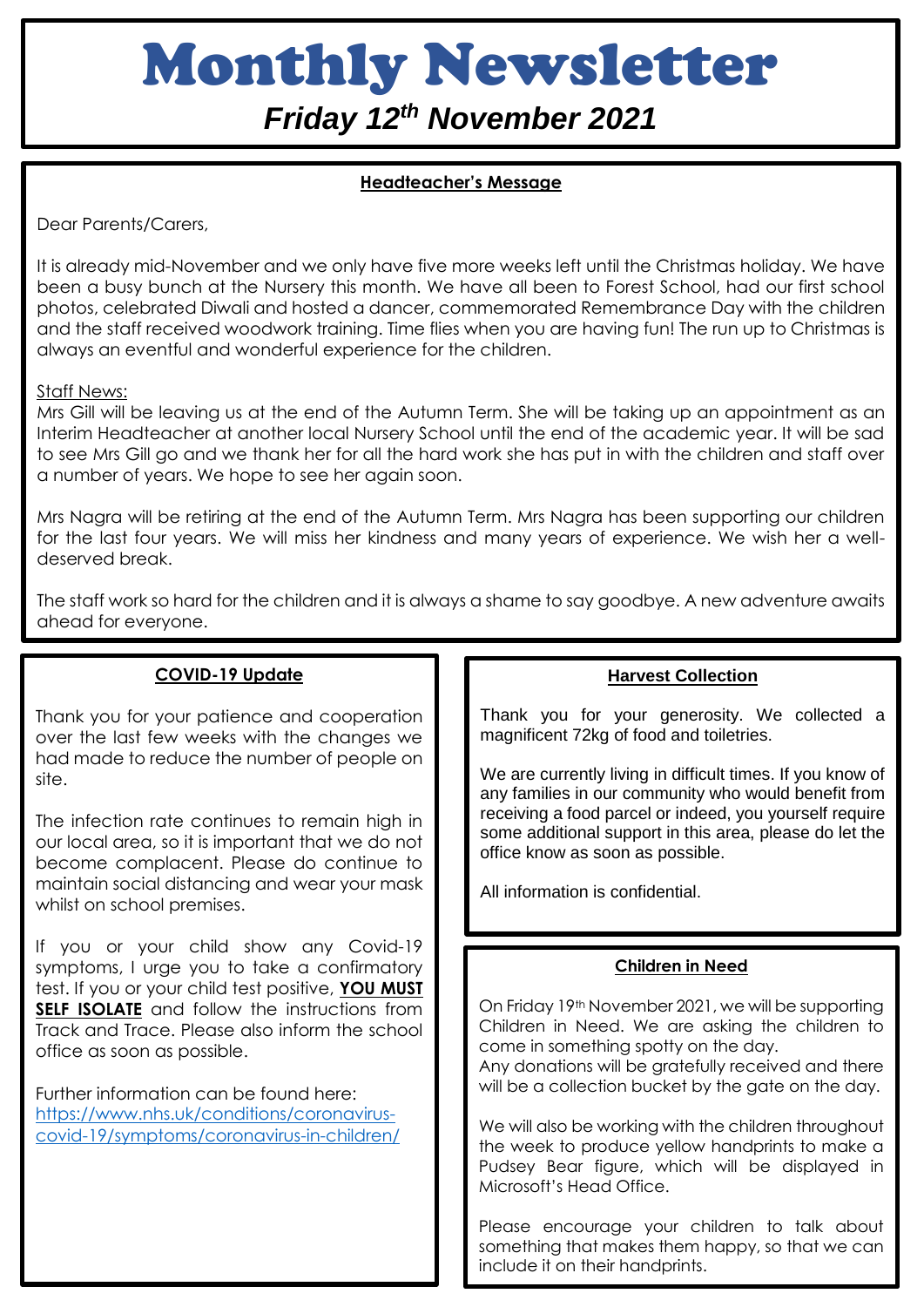## **Forest School & Eco Schools News**

Mrs Lacey and Ms Hammett work tirelessly to ensure that our Forest School provision is of the highest quality. The children are thoroughly enjoying Forest School. It is so wonderful to see them fully engaged in their learning and taking risks to try new things.

Please could we ask that the children come in their regular shoes on when it is their Forest School day and have their wellies in a plastic bag. The classroom has been getting rather muddy and we would like to continue to keep it a conducive environment for the children.

Please name your child's wellies, so they can be reunited with their owner.

| <b>Christmas Raffle</b>                                                                                                                                                                                                                                                                                                                                                                                                                       |                                                                                                                                                                                                                                                                                                                                                                                                               |
|-----------------------------------------------------------------------------------------------------------------------------------------------------------------------------------------------------------------------------------------------------------------------------------------------------------------------------------------------------------------------------------------------------------------------------------------------|---------------------------------------------------------------------------------------------------------------------------------------------------------------------------------------------------------------------------------------------------------------------------------------------------------------------------------------------------------------------------------------------------------------|
| Our annual Christmas Raffle is coming together for<br>the festive season. If you work for a company,<br>manage your own business or are able to donate<br>something, please contact the school office.<br>Tickets go on sale on 1st December 2021 at £1 for a<br>strip of 5 tickets. Proceeds go towards the Children's<br>Christmas Party and gifts from Santa.<br>The raffle will be drawn on 15 <sup>th</sup> December 2021.<br>Good luck! | <b>Christmas Party</b><br>We will be hosting a Christmas Party for the<br>children on Wednesday 15th December 2021.<br>Children will be able to wear their finest party<br>clothes on the day.<br>I also have it on good authority that a certain<br>special visitor will be arriving at the Nursery on<br>Thursday 16th December 2021 along with some<br>farm animals from Basil & Crew Farm.                |
| <b>End of Autumn Term Arrangements</b>                                                                                                                                                                                                                                                                                                                                                                                                        | <b>INSET Day Information</b>                                                                                                                                                                                                                                                                                                                                                                                  |
| The last day of term will be on:                                                                                                                                                                                                                                                                                                                                                                                                              | Just a couple of dates for your diaries                                                                                                                                                                                                                                                                                                                                                                       |
| Friday 17th December at 1pm                                                                                                                                                                                                                                                                                                                                                                                                                   | We have planned two training days for staff. The<br>school will be closed on the following days:                                                                                                                                                                                                                                                                                                              |
| We will lead shorter sessions on this day. Time are<br>as follows:                                                                                                                                                                                                                                                                                                                                                                            | Tuesday 4th January 2022                                                                                                                                                                                                                                                                                                                                                                                      |
| 30hr children:<br>$8.30$ am – 1pm<br>Please bring a packed lunch, as no hot meal will<br>be available.                                                                                                                                                                                                                                                                                                                                        | Monday 25th April 2022<br>Please make a note of this.                                                                                                                                                                                                                                                                                                                                                         |
| 15hr children:<br><b>Morning Groups:</b><br>$8.30$ am – 10.30am                                                                                                                                                                                                                                                                                                                                                                               | <b>Reminders</b><br>Nursery gate opening times:                                                                                                                                                                                                                                                                                                                                                               |
| Afternoon Groups:<br>$11.00$ am – $1.00$ pm                                                                                                                                                                                                                                                                                                                                                                                                   | 8.30-8.40am; 11.20-11.30am; 12.30-12.40pm and<br>$3.15 - 3.30$ pm.                                                                                                                                                                                                                                                                                                                                            |
| <b>Wanted for Box</b><br>Just a Thought<br>Construction<br>"The way I see it, if you<br>washed<br>Empty<br>want the rainbow, you<br>yoghurt<br>pots, plastic<br>gotta put up with the<br>kitchen roll<br>bottles,<br>rain."<br>tubes<br>and<br>small<br>boxes.<br>Dolly Parton                                                                                                                                                                | Personal belongings:<br>Please write your child's name on all their<br>belongings - coats, lunchboxes, water bottles,<br>shoes, wellies, additional clothing brought in for<br>Forest School, bags and any other items.<br>Some children can become extremely upset if<br>they cannot find their belongings. Having a name<br>on all items will ensure that we can reunite items<br>with their owner quickly. |